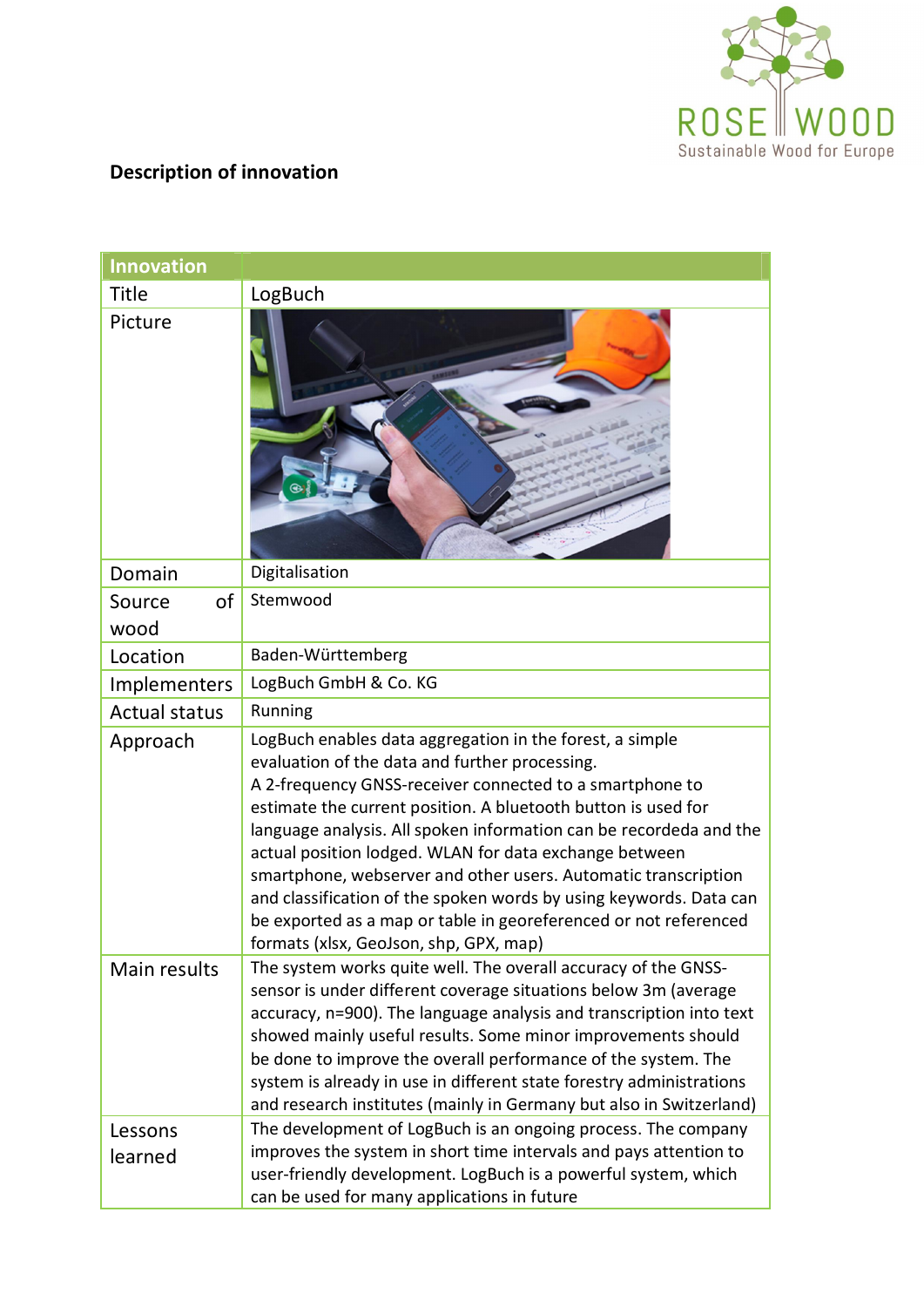

| Contact<br>information     | LogBuch GmbH & Co. KG<br>Friedrich Hollmeier<br>Teckstrasse 62<br>70190 Stuttgart, Deutschland<br>Tel.: +49 175 2400363<br>E-mail: friedrich.hollmeier@logbuch.xyz |
|----------------------------|--------------------------------------------------------------------------------------------------------------------------------------------------------------------|
| Link to<br>website<br>Code | https://logbuch.xyz<br><b>IN CH 01</b>                                                                                                                             |